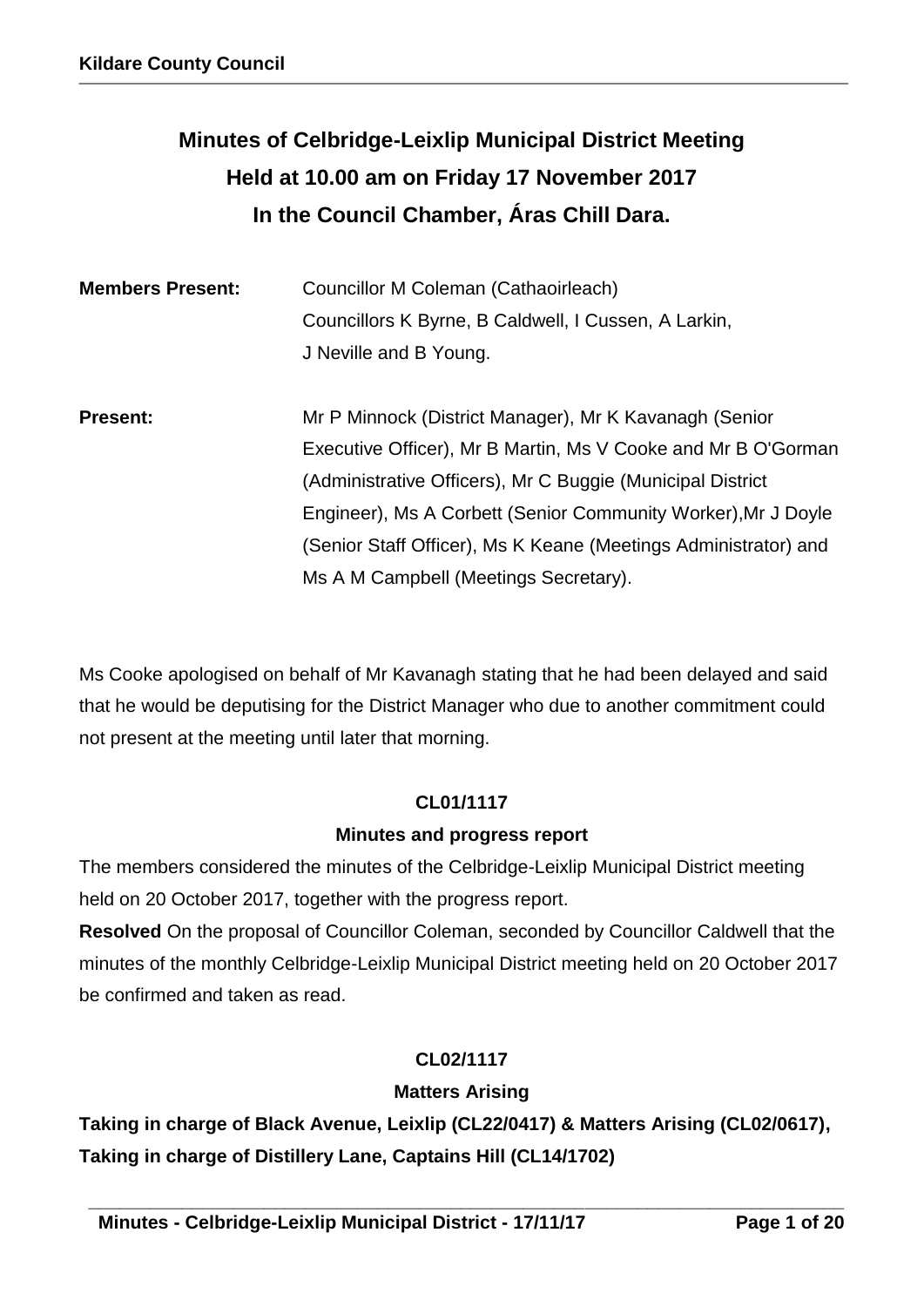In response to Councillor Young's question as to how to proceed with the taking in charge of Black Avenue and Distillery Lane, the Meetings Administrator stated that the progress report outlined the reasons why these roads would not be taken in charge.

# **Pole on footpath near Oaklee, Maynooth road, Celbridge (CL20/1703)**

Councillor Byrne asked again that something would be done to remove the pole that is in the middle of the footpath on the Maynooth Road.

The Municipal District Engineer stated that the Roads Department received a response from Eir who have stated that the pole has been in place for a long number of years, however the pole was against the boundary wall but the wall has since been moved back. The Municipal District Engineer advised the wall was moved as part of a planning application by a developer and this item should be referred to the Planning Department to follow up on any planning conditions relating to that development that would have required the developer to relocate any services to facilitate the development.

# **Clean up of side and back of electricity box in Loughnamona (CL25/1017)**

Councillor Neville conveyed his thanks on behalf of himself and the residents to the Litter Warden for the clean up in Loughnamona.

# **Condition of commercial and local authority signage in the Municipal District (CL10/0417) & Matters Arising (CL03/1017).**

Councillor Cussen stated that this item would be considered at a joint meeting of the Planning and Environment Strategic Policy Committees in December and said that it was unfortunate that there had been such a delay in discussing this issue.

# **Progress or update on off-peak bus service on Easton Road-Green Lane (CL20/1017)**

In reply to Councillor Young's question on a date for this meeting, the Meetings Administrator stated that she would ask Ms Wright to circulate any correspondence received from the National Transport Authority to the members.

# **CL03/1117**

# **Schedule of Municipal District Road Works**

**\_\_\_\_\_\_\_\_\_\_\_\_\_\_\_\_\_\_\_\_\_\_\_\_\_\_\_\_\_\_\_\_\_\_\_\_\_\_\_\_\_\_\_\_\_\_\_\_\_\_\_\_\_\_\_\_\_\_\_\_\_\_\_\_\_\_\_\_\_\_\_\_\_** 

The Municipal District Engineer gave a comprehensive update to the members on the municipal district road works in the Celbridge-Leixlip Municipal District.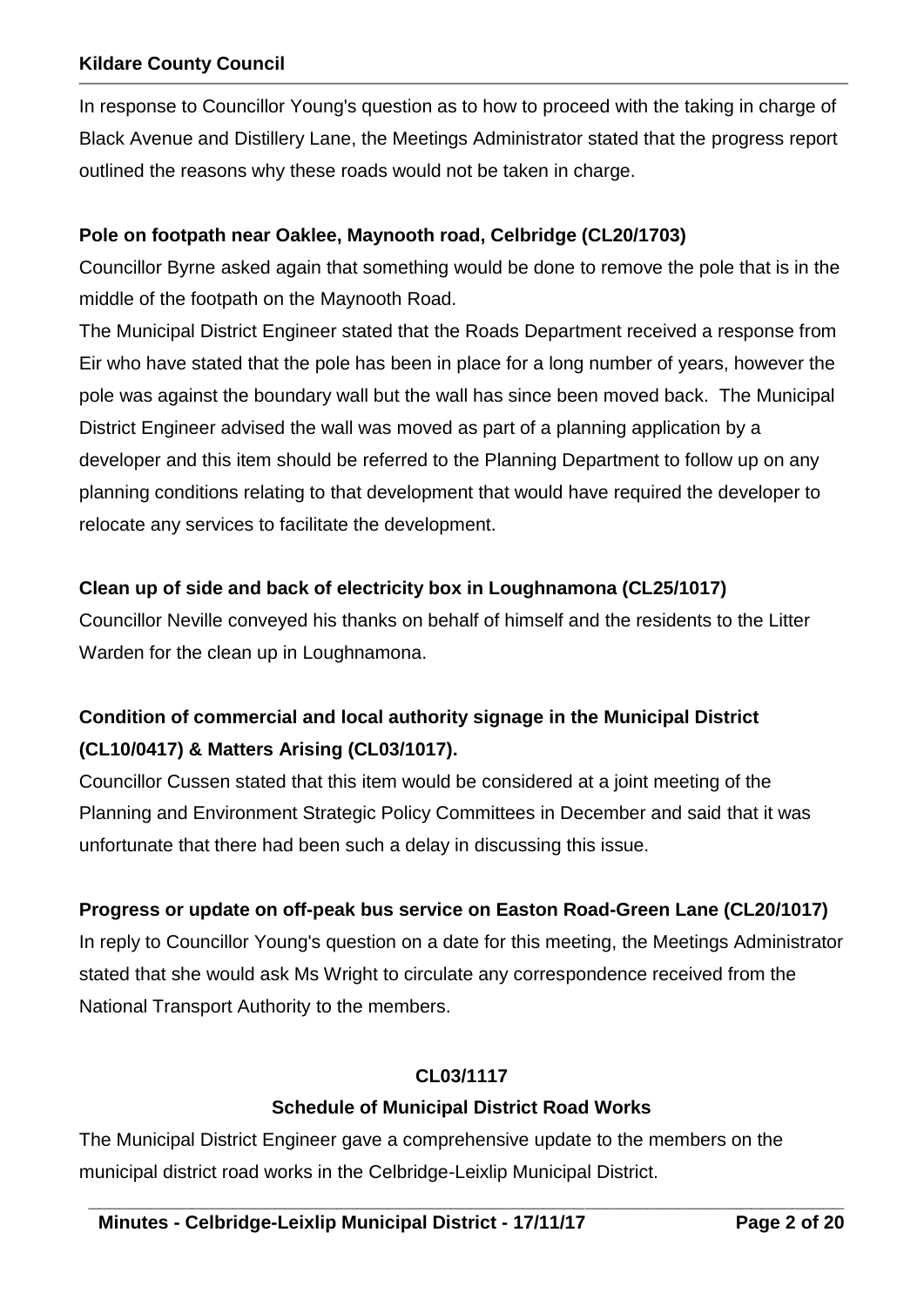The Municipal District Engineer updated the members on the remaining projects that were at design stage, the Easton Park entrance, Clane Road, Celbridge, footpaths on Main Street, Leixlip and footpaths and bus stop at Killeenlea which he hoped would progress in March 2018. The Municipal District Engineer stated that the ESB had provided power to the traffic lights on the Shinkeen Road since the last meeting.

The Municipal District Engineer said that Roads had a major problem with the collection of leaves in the municipal district due to people sweeping leaves from their own gardens out and piling them up at the kerbs. The Municipal District Engineer stated that the sweeper could not pick up these pilings and staff had to walk in front of the sweeper to break them up as otherwise they would block the drains. The Municipal District Engineer stated that leaf collection was in excess of 800 sweeper loads so far this year and that he would talk to the Environment Department to investigate a better collection method.

Councillor Cussen stated that the council might look at the scheme Dublin County Council had put in place with residents for leaf collection as that seems to work. Councillors Cussen, Coleman and Caldwell thanked the Municipal District Engineer and the Roads Department for their work in the installation of the pedestrian crossing on the Shinkeen Road.

The Cathaoirleach with the agreement of the members took item number 4 and item number 10 together on the agenda at this point in the meeting.

#### **CL04/1117**

#### **Consideration of Christmas parking arrangements**

The members agreed to consider item 4 and item 10 on the agenda together. **Item 4 - To consider and agree Christmas parking arrangements in the Celbridge-Leixlip Municipal District for 2017.**

# **Item 10 - Motion Councillor Coleman**

That this municipal district agree on the following days of free parking with the suspension of enforcement for Christmas 2017 in Celbridge and Leixlip from 17 December [at 4.00pm to 2](x-apple-data-detectors://0/) [January at 10.00am.](x-apple-data-detectors://0/)

**\_\_\_\_\_\_\_\_\_\_\_\_\_\_\_\_\_\_\_\_\_\_\_\_\_\_\_\_\_\_\_\_\_\_\_\_\_\_\_\_\_\_\_\_\_\_\_\_\_\_\_\_\_\_\_\_\_\_\_\_\_\_\_\_\_\_\_\_\_\_\_\_\_** 

The motion was proposed by Councillor Coleman, seconded by Councillor Caldwell.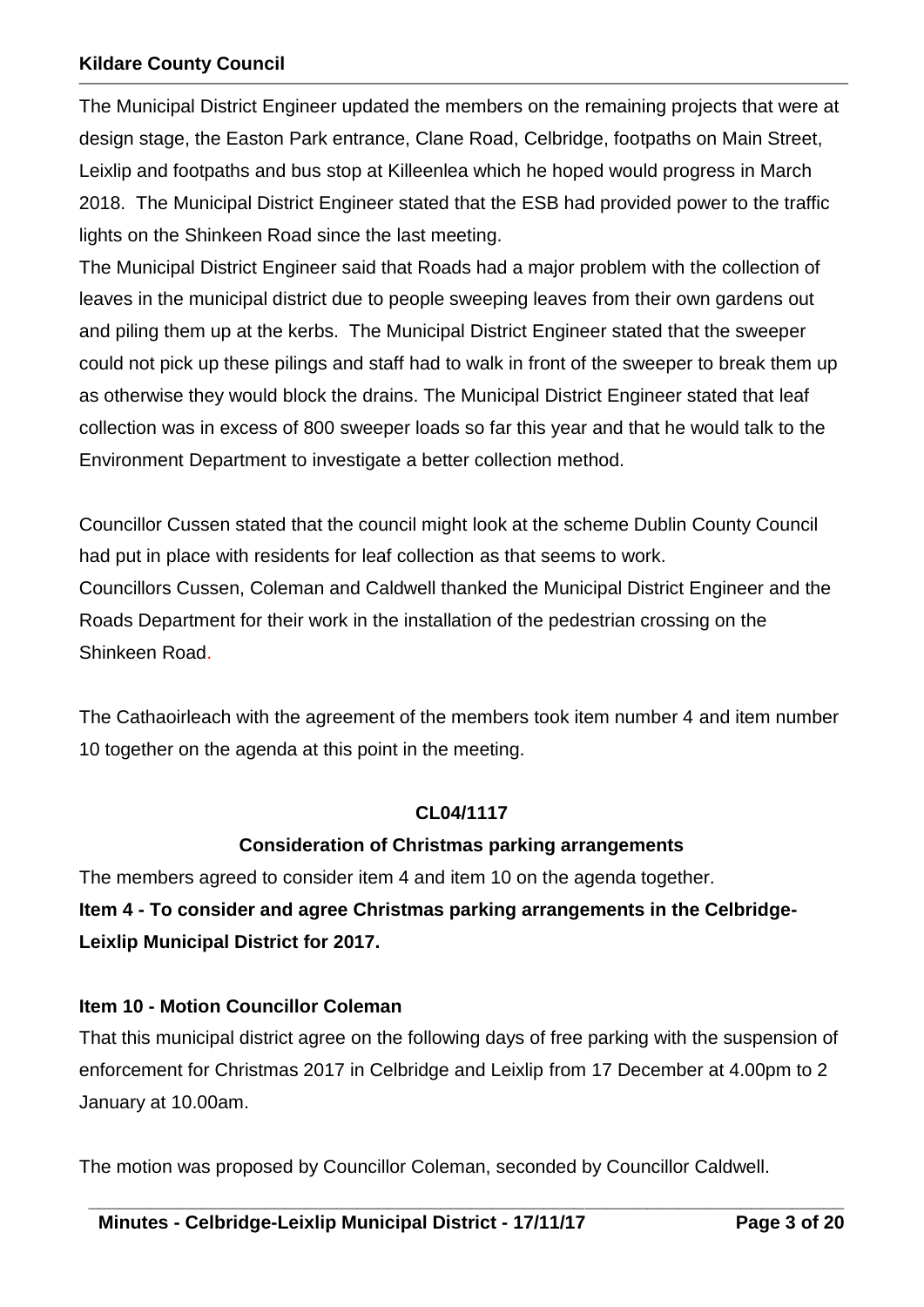A report was received from the Roads, Transportation and Public Safety Department informing the members of Christmas arrangements in Celbridge and Leixlip in 2016: pay parking was suspended from 10.00am on Monday 19 December 2016 to 4.00pm Monday 2 January 2017. The members can agree the pay parking suspension period for Christmas 2017/2018.

Councillor Cussen stated that she would like it noted that when a member seconded a motion it did not mean that the member necessarily supported the motion but rather allowed the motion to be moved at the meeting.

The Meetings Administrator informed the members that there was no listed definition in the standing orders regarding seconding a motion but advised that if a motion was not seconded then that motion would fall.

Councillor Coleman stated that for the last number of years in Celbridge there had been free parking at Christmas with no enforcement and in his opinion that worked well but last year enforcement was not suspended and this caused problems as parking wardens were visible during this period and people were reluctant to avail of free parking in case of incurring fines as a result.

Councillor Caldwell stated that he had changed his view in relation to free parking as he felt it was being abused with people parking at night and leaving their cars there all day the following day. These cars were blocking up parking spaces that should be kept vacant for people who want to come in to the town to shop over the Christmas period and therefore bringing business into the town. Councillor Caldwell stated that he was opposed to free parking this year.

Councillor Cussen stated that she agreed with free parking for the Christmas period but it should only be during day time from 10.00am to 4.00pm and that there should be enforcement because otherwise there would be a free for all with people parking on double yellow lines etc.

Councillor Larkin asked to be provided with the statistics on pay parking in Maynooth which was a relatively new introduction.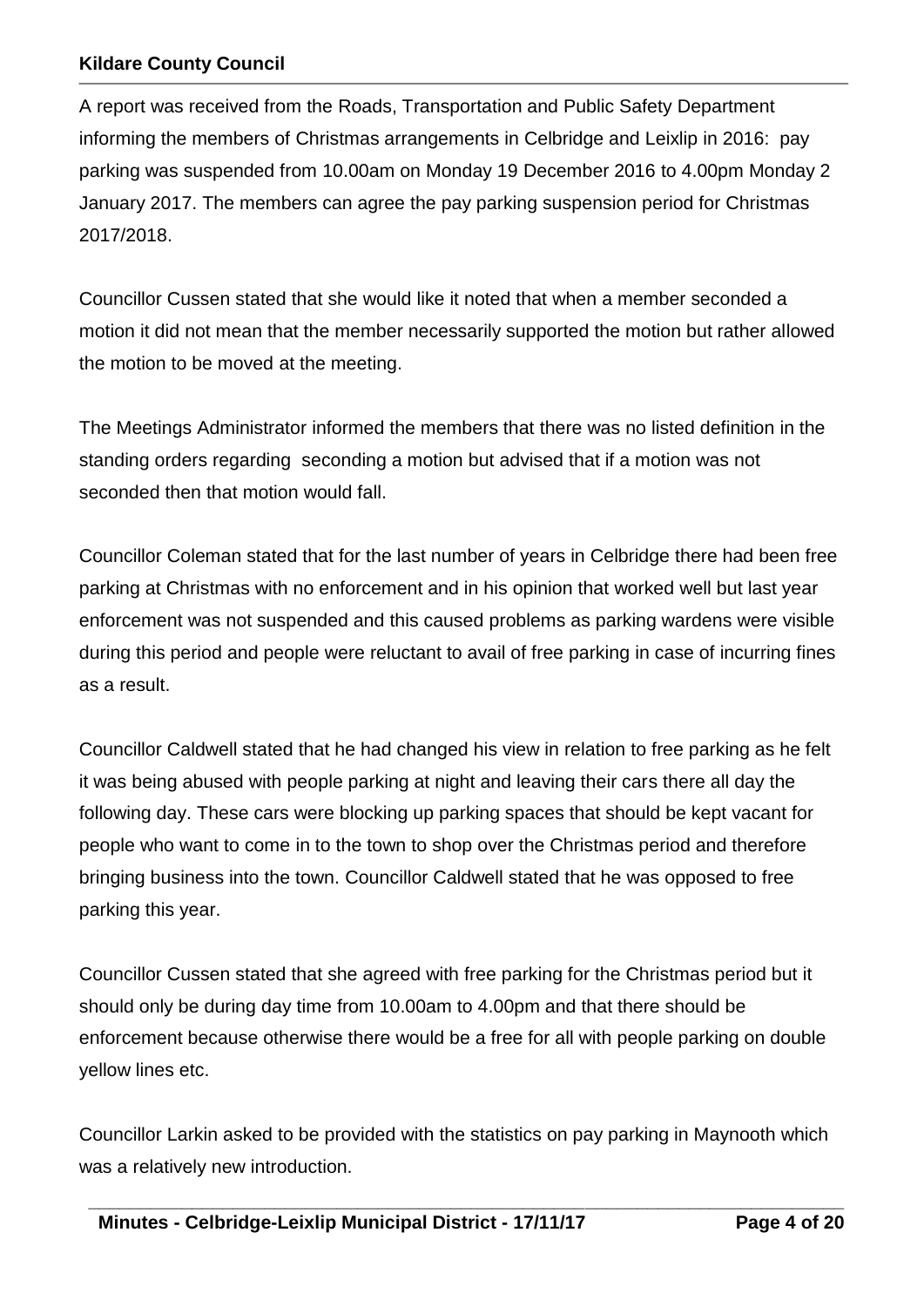Councillor Young stated that he was opposed to what Councillor Coleman proposed as he said that if there was a suspension of enforcement then people would park illegally such as in bus stops etc.

In reply to Councillor Larkin's question, Mr Doyle stated that pay parking was introduced in Maynooth last year and there was no suspension for Christmas 2016 and they had received no complaints from businesses or residents.

Councillor Byrne stated that there should be suspension of parking but with enforcement.

In response to Councillor Coleman's request to amend his motion the Meetings Administrator advised him to put his amended motion in writing for consideration and this matter could be discussed at a later point in the meeting. The members agreed to defer this issue for discussion at a later stage in the meeting.

At this point in the meeting, Mr Kavanagh joined the meeting and apologised for his delay and stated that he would be deputising as District Manager until Mr Minnock could attend.

# **CL05/1117**

# **Deputation from Department of Foreign Affairs**

The Cathaoirleach welcomed Amanda Bane from the Department of Foreign Affairs, Mr Frank O'Rourke TD and Mr Jarlath Daly from Celbridge Tidy Towns Committee.

Ms Bane thanked the Cathaoirleach and the members for the opportunity to attend the meeting and give a presentation on the possible Twinning of Celbridge with Versailles, France. Ms Bane stated that the idea of establishing a town-twinning arrangement between Versailles and Celbridge came about as a result of interaction between the Embassy of Ireland in Paris and the Mayor's Office in Versailles in preparation for the European Football Championship 2016. The authorities in Versailles, impressed by the influx of Irish football fans to support the Republic of Ireland team in the tournament, requested the Embassy's assistance in finding a suitable town to twin with. Simultaneously, Celbridge had actively been seeking twinning opportunities and had formed a Twinning Committee comprising representatives from the Tidy Towns Committee, the Celbridge Business Association,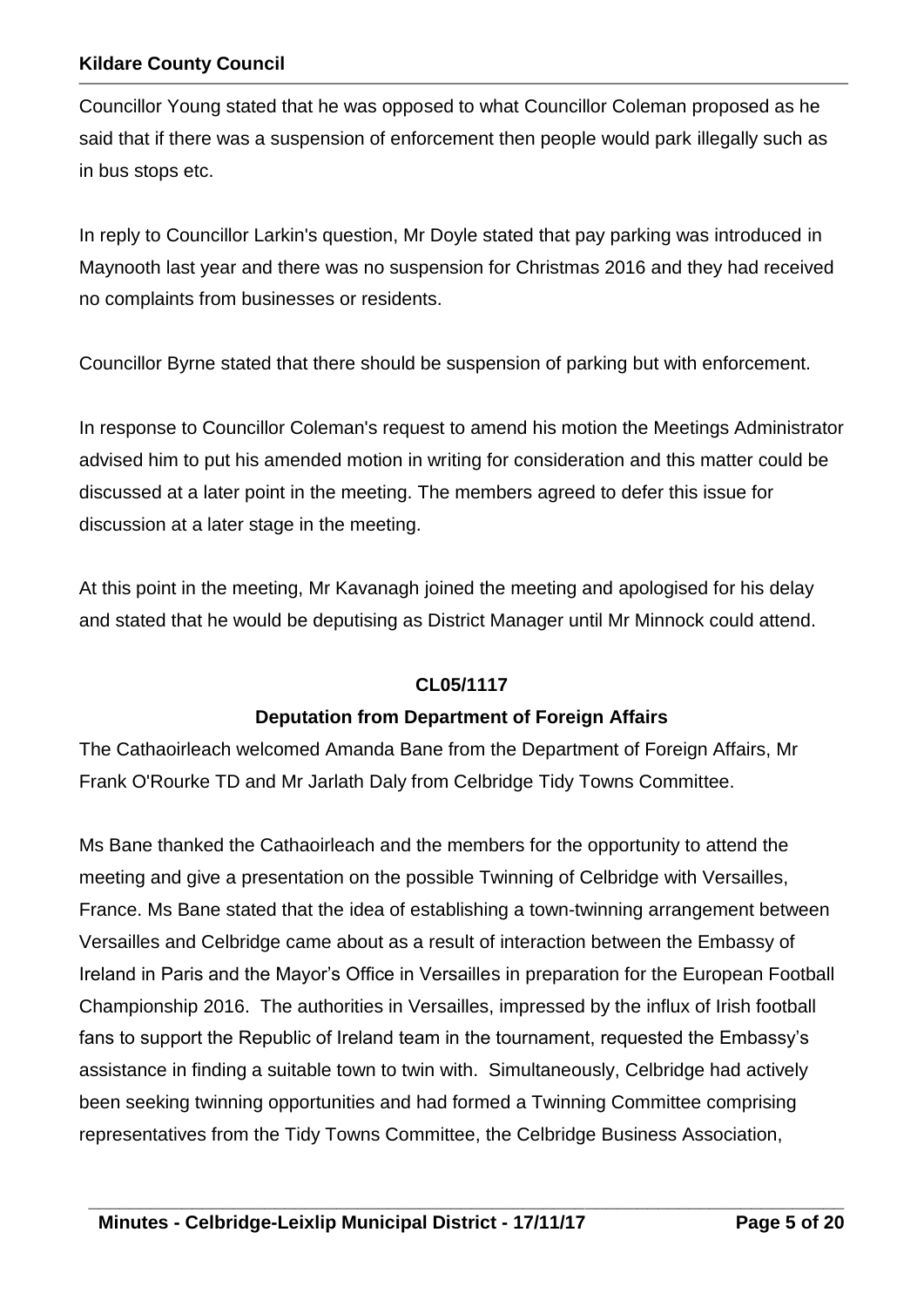Castletown Foundation, Celbridge Guided Tours and Celbridge Community Council, under the umbrella of ISP Celbridge Tourism and Heritage Forum.

The Deputy Mayor of Versailles visited Celbridge on 9 and 10 October 2017 to assess the potential for twinning and Ms Bane informed the members that she had just received a letter informing her that Versailles want to actively pursue this twinning. Ms Bane stated that the Twinning Committee is now seeking the support of the Celbridge-Leixlip Municipal District members to establish this first town twinning for Celbridge noting the many community, educational, cultural and economic benefits it is likely to bring to both communities in Celbridge and Versailles.

Councillor Caldwell stated that he had been involved with the twinning of Leixlip and Bressuire, France and he thought that this twinning was a good idea and he offered his support.

Councillor Neville agreed with Councillor Caldwell and said that it would be good to see this twinning come to fruition.

Councillor Larkin stated that he thought that the twinning would be beneficial for the area.

Councillor Cussen stated that Leixlip was twinned very successfully and people are surprised that Celbridge is not currently twinned with another town and stated that this twinning could be very beneficial to both towns.

Councillor Coleman thanked the deputation for their presentation and stated that this Twinning would be of huge benefit to Celbridge under the headings of tourism, education and culture.

#### **CL06/1117**

#### **Part 8 report on proposed upgrading of Public Lighting on Main Street, Celbridge**

The members considered the Part 8 report for the proposed upgrading of Public Lighting on Main Street, Celbridge. Reference P082017.012.

A discussion ensued among the members and it was agreed that all members were in favour of the proposed upgrading of the Public Lighting proposal.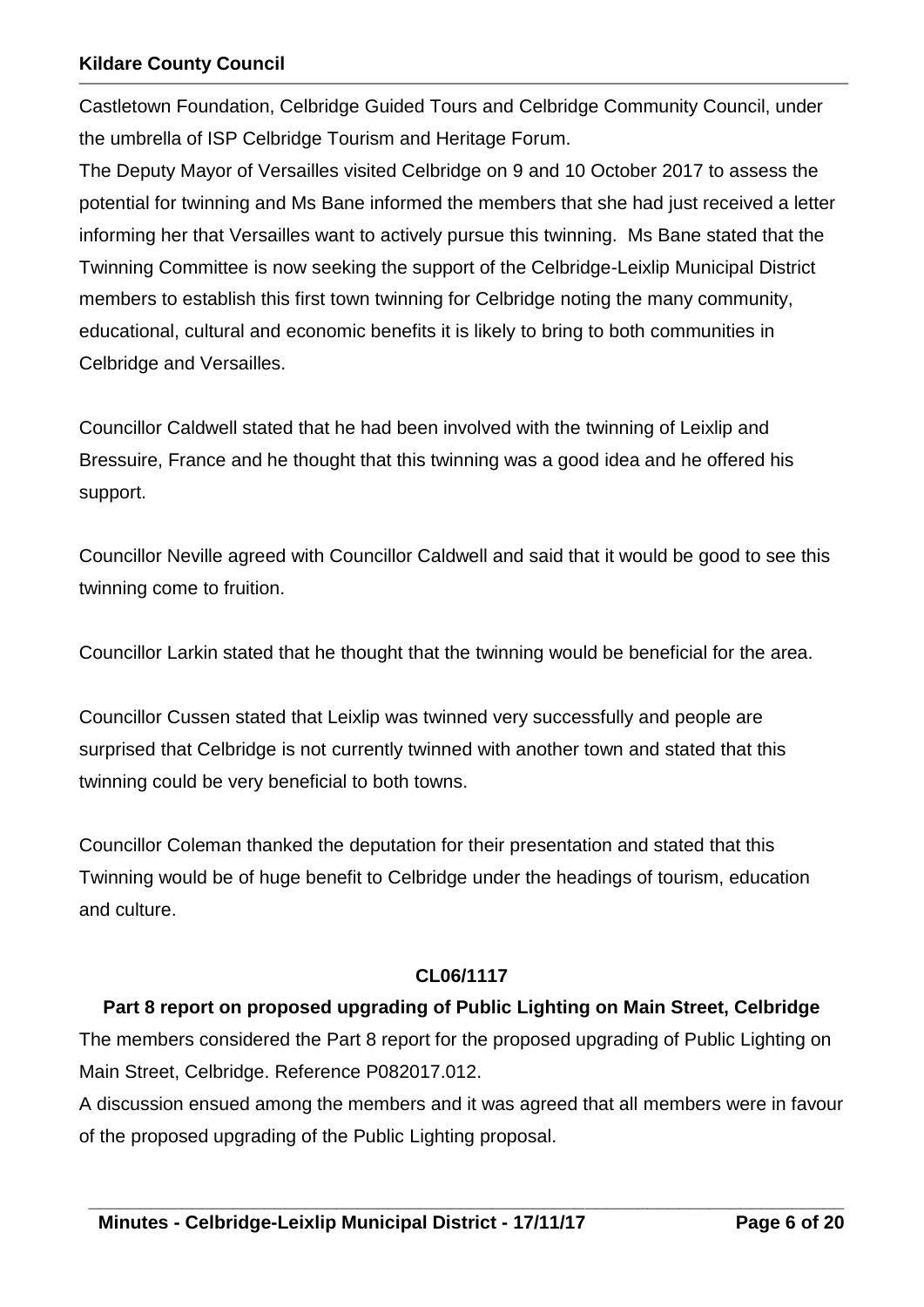In reply to Councillor Larkin's question, the Municipal District Engineer stated that once light standards were selected it would take 12 weeks to supply them and it was hoped that the civil works would be carried out early in 2018.

Mr Kavanagh advised the members that a design for the light standards should be agreed as soon as possible so that these works could progress.

**Resolved** on the proposal of Councillor Coleman, seconded by Councillor Caldwell and agreed by all the members that the Part 8 for the proposed upgrading of Public Lighting on Main Street, Celbridge, Reference P082017.012, be approved.

# **CL07/1117**

# **Amendment to Councillor Coleman's Motion No. 10 on the Agenda**

The Meetings Administrator read the following amended motion received from Councillor Coleman to the members for their consideration.

That this municipal district agree on the suspension of pay parking in Celbridge and Leixlip for Christmas 2017 from 10.00am on Monday 18 December 2017 to 4.00pm on Tuesday 2 January 2018.

Mr Doyle asked the members to clarify if unauthorised and illegal parking was to be enforced or suspended in addition to free parking for this period.

A discussion ensued among the members and it was decided to put the proposal of the suspension of pay parking in Celbridge and Leixlip from 10.00am on Monday 18 December 2017 to 4.00pm on Tuesday 2 January 2018 with unauthorised and illegal parking to be enforced to a vote.

With four members voting in favour and three voting against the amended motion, the amended motion was carried.

**Resolved** with four members voting in favour, three voting against, the motion was carried that pay parking would be suspended in Celbridge and Leixlip from 10.00am on Monday 18 December 2017 to 4.00pm on Tuesday 2 January 2018 with unauthorised and illegal parking to be enforced.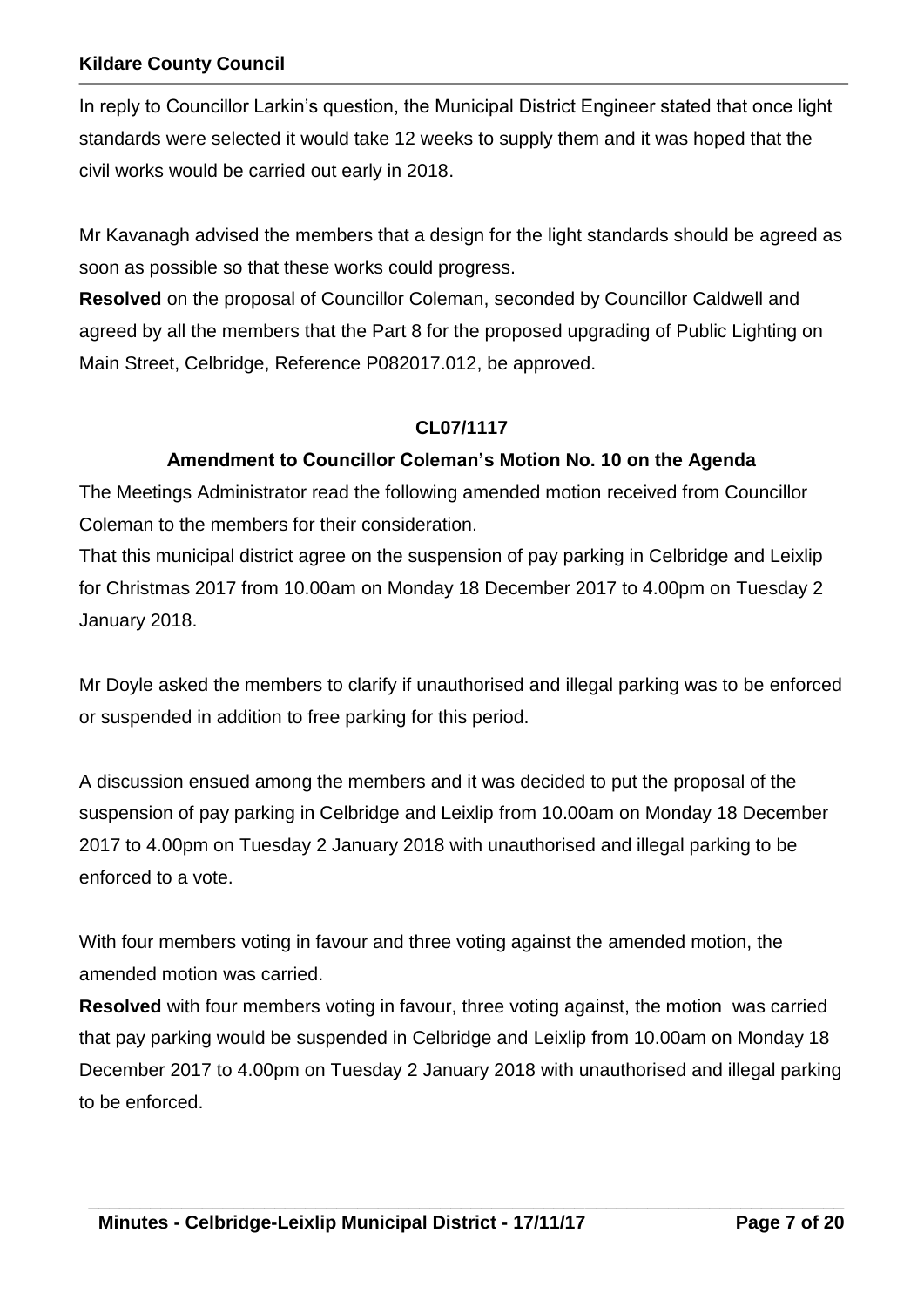The Cathaoirleach, with the agreement of the members, took item number 2 on the Supplementary Agenda at this point in the meeting.

#### **CL08/1117**

# **Celbridge Draft Appointed Stands (Taxi) Bye-Laws 2017**

The members considered the Celbridge Draft Appointed Stands (Taxi) Bye-Laws 2017. Mr Doyle informed the members that he had received a complaint from a taxi driver in Celbridge that he cannot stand for hire in the rank as other vehicles were parking in them and that these Bye-Laws could not be enforced without the members adopting them. Mr Doyle stated that the Gardaí in Leixlip/Celbridge have indicated that they have no objection to these Bye-Laws and were unaware of any previous objections from An Garda Síochana. Mr Doyle clarified that the council had received one objection from the Naas Garda Station during the statutory display period and the member that made the objection was on leave.

A discussion ensued among the members and they outlined their concern about the pedestrian crossing that was in the vicinity of the taxi rank but decided to proceed with the Bye-Laws.

**Resolved** on the proposal of Councillor Coleman, seconded by Councillor Larkin and agreed by all the members that the Celbridge Draft Appointed Stands (Taxi) Bye-Laws 2017 be approved.

#### **CL09/1117**

#### **Road widening between Temple Manor and The Grove, Celbridge**

The members considered the following motion in the name of Councillor Byrne. Given the urgency of widening the road between Temple Manor housing estate and The Grove housing estate, Celbridge on the Ardclough Road and given the proposed extensive housing development at Simmonstown, that land be purchased to enable these urgent works to be carried out.

The motion was proposed by Councillor Byrne, seconded by Councillor Caldwell.

A report was received from the Roads, Transportation and Public Safety Department informing the members that there is currently a project in train to improve footpath and public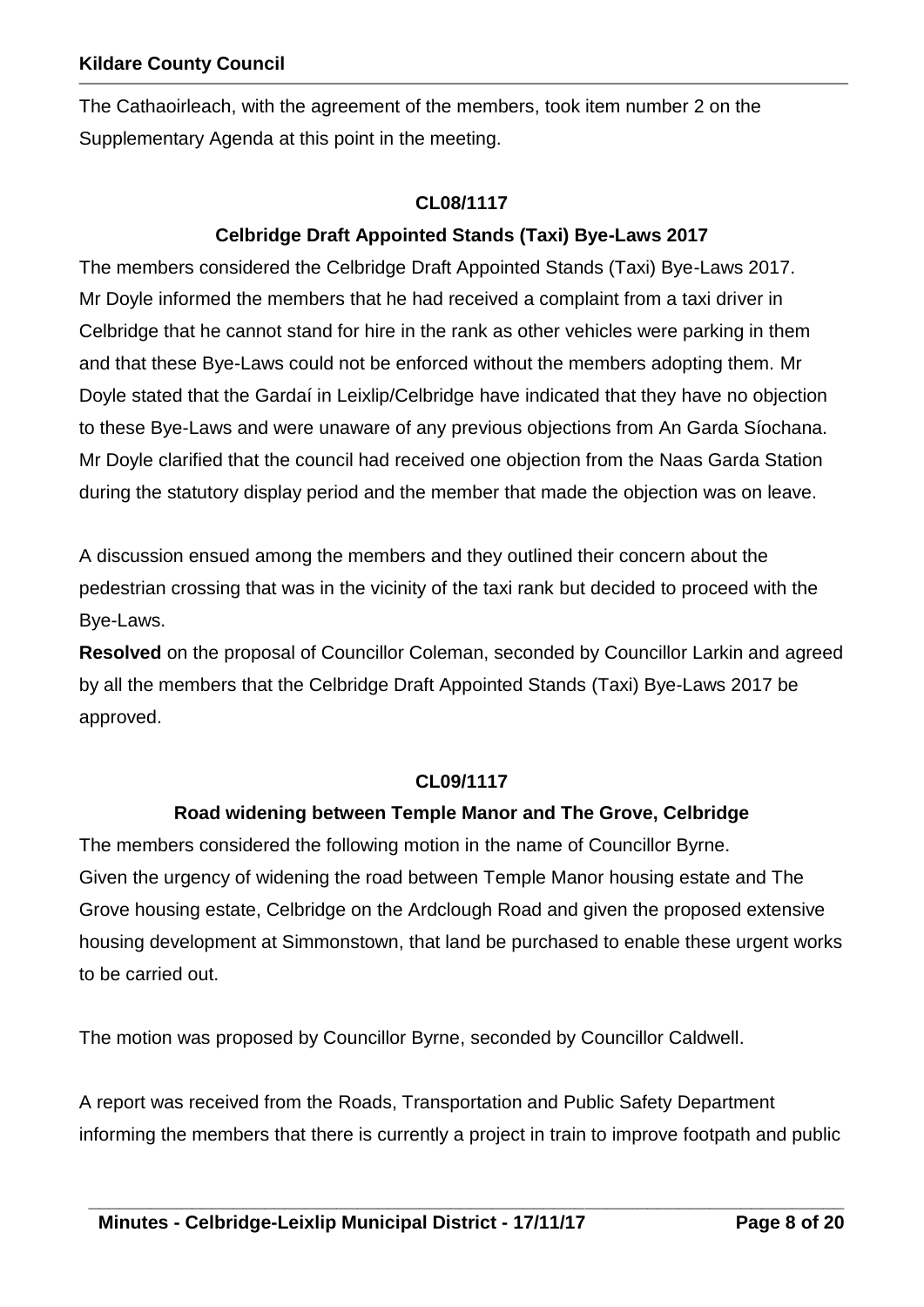lighting on a short section of the Ardclough Road in Celbridge. There are currently no plans for any further road improvement projects on this route.

**Resolved** on the proposal of Councillor Byrne, seconded by Councillor Caldwell that the report be noted.

#### **CL10/1117**

#### **Repair of broken fence along the Shackleton Road**

The members considered the following motion in the name of Councillor Byrne. That the broken fence along the Shackleton Road near the junction with Oldtown Road and adjacent to Scoil na Mainistreach be repaired and if the council are not responsible that the land owner be contacted as there is a dangerous drain /ditch inside the fencing.

The motion was proposed by Councillor Byrne, seconded by Councillor Caldwell.

A report was received from the Roads, Transportation and Public Safety Department informing the members that Kildare County Council will contact the landowner on this matter. **Resolved** on the proposal of Councillor Byrne, seconded by Councillor Caldwell that the report be noted.

#### **CL11/1117**

#### **Closure of bridge in Celbridge**

The members considered the following motion in the name of Councillor Caldwell. That the council give details of any plans it has in place, if there was an incident in Celbridge that would result in the closure of the bridge for a considerable length of time.

The motion was proposed by Councillor Caldwell, seconded by Councillor Cussen

A report was received from the Roads, Transportation and Public Safety Department informing the members that in the event of a temporary closure of the bridge, the council would utilise the existing road network in Celbridge and Leixlip and temporary diversion signs would be put in place.

Councillor Caldwell stated that this was a serious matter and he would expect a provision to be put in place should an incident take place that would close the area.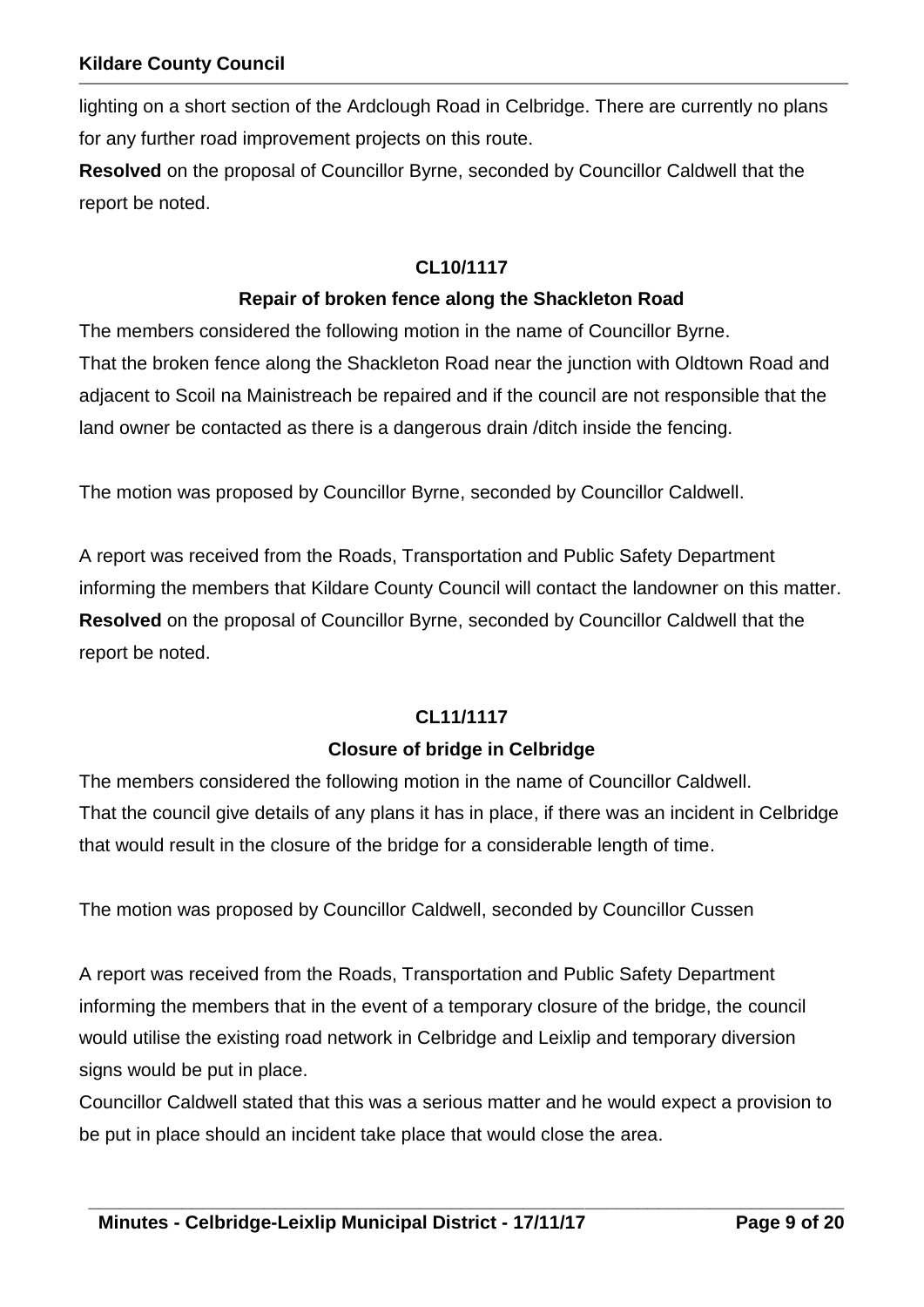Councillor Cussen agreed and said that the motion necessitated a more comprehensive response and if a contingency plan did not exist then one should be put in place.

Councillor Coleman stated that a second bridge would be the solution to this matter. **Resolved** on the proposal of Councillor Caldwell, seconded by Councillor Cussen that a more comprehensive response be sought from the Roads, Transport and Public Safety Department.

# **CL12/1117**

**Traffic calming measures and/or pedestrian crossing Maynooth Road, Celbridge**

The members agreed to consider item 9, item 11 and item 15 on the agenda together.

#### **Item 9 – Motion Councillor Young**

That this Municipal District Committee requests that the council assess the possibility of installing traffic calming measures and/or a pedestrian crossing on the Maynooth Road, Celbridge, between Shackleton Road and the north entrance to the Castletown Estate and a site visit be done as part of this assessment.

The motion was proposed by Councillor Young, seconded by Councillor Coleman.

# **Item 11 – Motion Councillor Coleman**

That a signalised pedestrian crossing be installed on the Maynooth Road adjacent to the northern entrance to Castletown Estate, Celbridge for the safety of all road users.

The motion was proposed by Councillor Young, seconded by Councillor Coleman.

#### **Item 15 – Question Councillor Byrne**

Can the council examine the possibility of providing a controlled pedestrian crossing on the Maynooth Road, Celbridge where, or near where the north exit from Castletown Estate emerges?

A report was received from the Roads, Transportation and Public Safety Department informing the members that the Municipal District Engineer can meet the members on site to examine and discuss the issues.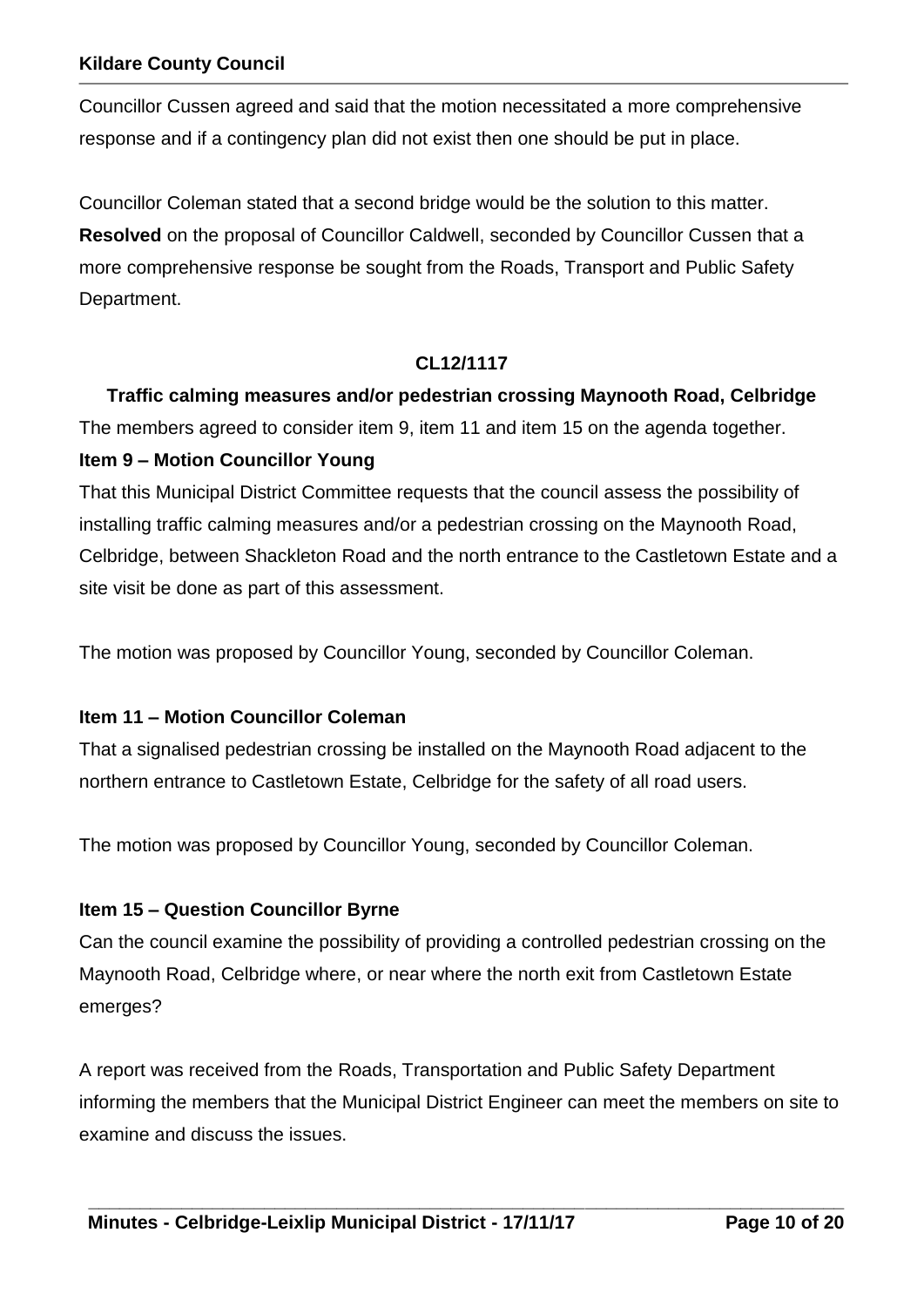**Resolved** on the proposal of Councillor Young, seconded by Councillor Coleman that the Municipal District Engineer would meet the members on site to examine and discuss the issues.

# **CL13/1117**

#### **Review of the gap used at Easton Road**

The members considered the following motion in the name of Councillor Larkin. That the gap being used at Easton Road be reviewed to make it safer for users. The motion was proposed by Councillor Larkin, seconded by Councillor Coleman.

A report was received from the Roads, Transportation and Public Safety Department informing the members that the Municipal District Engineer can meet Councillor Larkin on site to look at this issue.

**Resolved** on the proposal of Councillor Larkin, seconded by Councillor Coleman that the Municipal District Engineer would meet Councillor Larkin on site to look at this issue.

# **CL14/1117**

# **Recent audit/report on road from junction at Cedar Park to Glen Easton roundabout**

The members considered the following motion in the name of Councillor Larkin. That the recent audit/report of the road from the junction at Cedar Park to Glen Easton roundabout be discussed and a plan of action outlined.

The motion was proposed by Councillor Larkin, seconded by Councillor Caldwell.

A report was received from the Roads, Transportation and Public Safety Department informing the members that the Municipal District Engineer would suggest a separate meeting be held to discuss this matter if the members are in agreement.

The members agreed to a meeting to discuss this issue in the Maynooth Area Office on Wednesday 22 November 2017 at 8.30am and the Municipal District Engineer would meet the members on site at the Maynooth Road, Celbridge to examine and discuss the issues as previously discussed in items 9,11 and 15 on the agenda.

**Resolved** on the proposal of Councillor Larkin, seconded by Councillor Caldwell and agreed by all the members that a meeting be held to discuss this issue in the Maynooth Area Office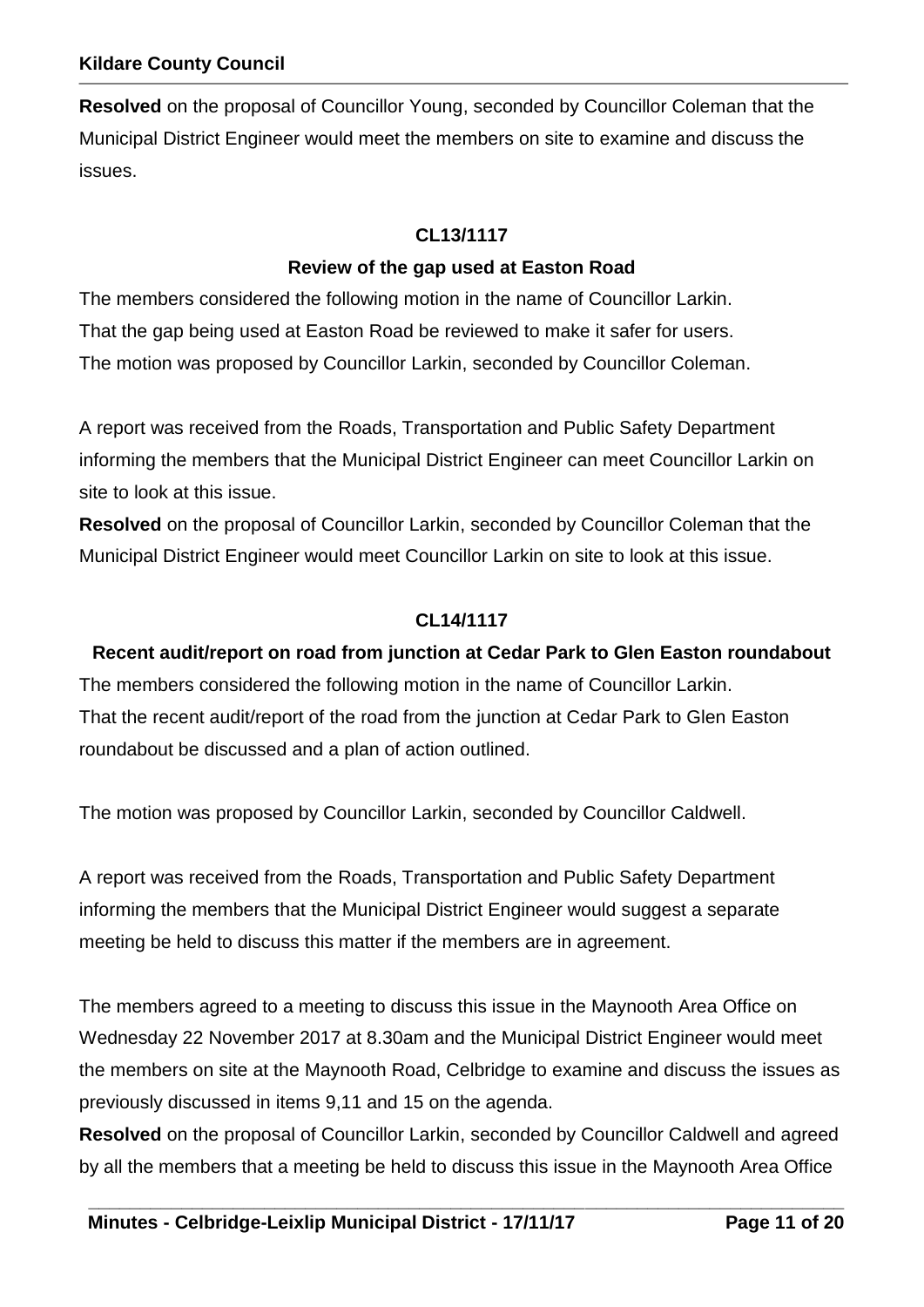on Wednesday 22 November 2017 at 8.30am and the Municipal District Engineer would meet the members on site at the Maynooth Road, Celbridge to examine and discuss the issues as previously discussed in items 9,11 and 15 on the agenda.

# **CL15/1117**

**Controlled pedestrian crossing on the Hazelhatch Park, Spine Road, Celbridge** The members considered the following question in the name of Councillor Byrne. To ask the council if there is any progress in providing the controlled pedestrian crossing in the vicinity of the crèche on the Hazelhatch Park, Spine Road, Celbridge? A report was received from the Roads, Transportation and Public Safety Department informing the members that there is no funding available for this at present. Also due to a lack of resources in the Traffic Management Section it is not possible to carry out an assessment at present.

The report was noted.

# **CL16/1117**

# **Update on the taking in charge of the Black Avenue and Distillery Lane, Leixlip** The members considered the following question in the name of Councillor Caldwell. Can an update be given on the taking in charge of the Black Avenue and Distillery Lane in Leixlip?

A report was received from the Roads, Transportation and Public Safety Department informing the members that as part of the procedure to take a road in charge, an examination of the above roads has been carried out to determine compliance with the council's policy on the declaration of public roads - i.e., Kildare County Council considers "general public utility" to mean that the road is a through road over which a public right of way exists and which serves at least five domestic dwellings and/or a commercial premises, and based on the condition of the road. An examination of the area has determined that public lighting is not to a standard suitable for a public road and as there is no significant traffic flow, the taking in charge would result in the use of public funds, which are constrained and to be reduced in 2018.

**\_\_\_\_\_\_\_\_\_\_\_\_\_\_\_\_\_\_\_\_\_\_\_\_\_\_\_\_\_\_\_\_\_\_\_\_\_\_\_\_\_\_\_\_\_\_\_\_\_\_\_\_\_\_\_\_\_\_\_\_\_\_\_\_\_\_\_\_\_\_\_\_\_** 

The report was noted.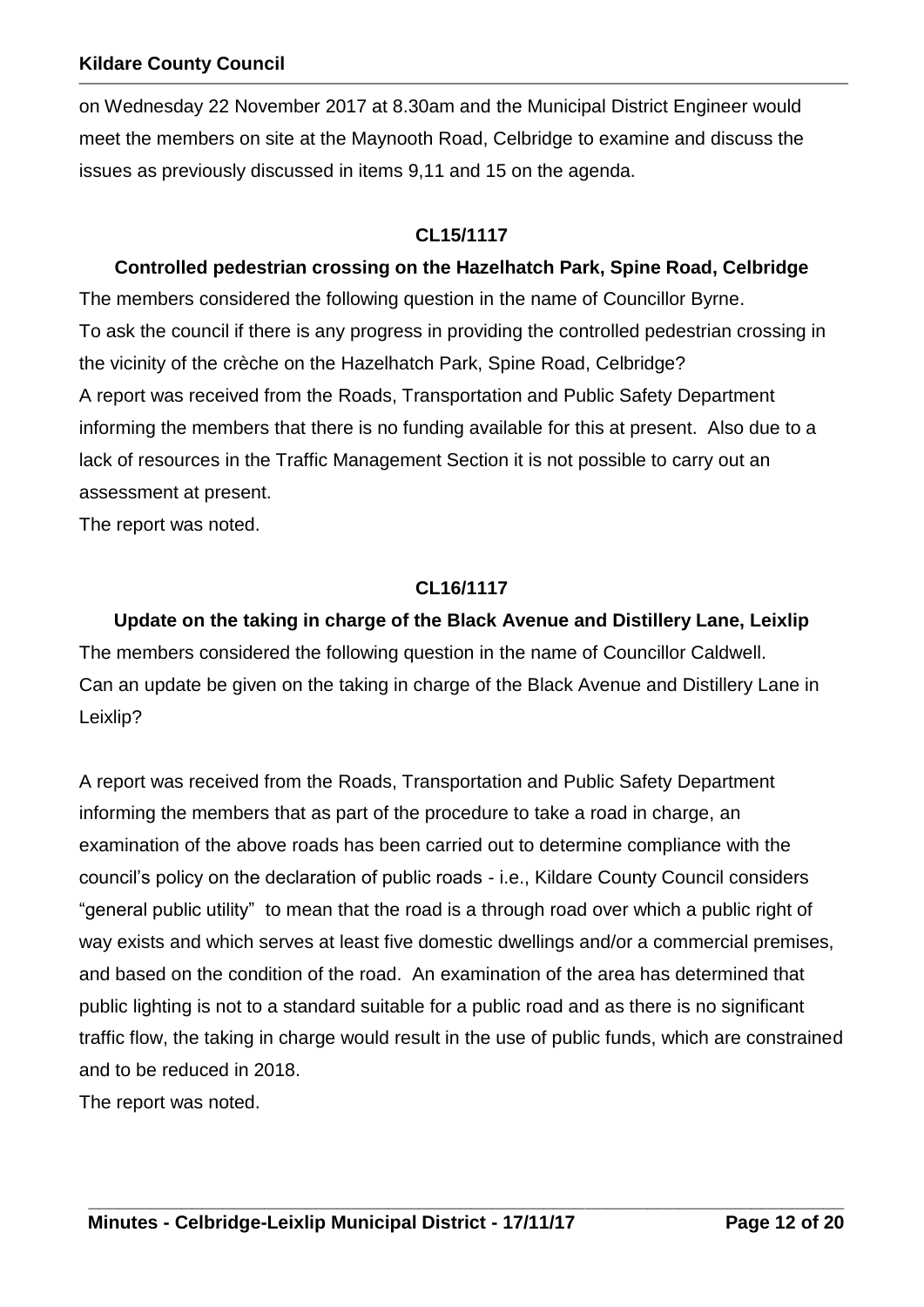# **CL17/1117**

# **Cut back of overgrowth on Shillichan Lane and Distillery Lane**

The members considered the following question in the name of Councillor Caldwell. Can the council cut back the overgrowth on Shillichan Lane and Distillery Lane (scouts end) as soon as possible, as both are used heavily on a daily basis?

A report was received from the Parks Department informing the members that both locations were cut back two weeks ago and will form part of the annual maintenance programme next year.

The report was noted.

#### **CL18/1117**

# **Frequency of call outs of Fire Service in the Celbridge-Leixlip Municipal District**

The members considered the following question in the name of Councillor Larkin. How many times was the Fire Service called out in the Celbridge-Leixlip Municipal District over the recent Halloween bank holiday weekend?

A report was received from the Roads, Transportation and Public Safety Department informing the members that Kildare Fire Services advised that between the dates of Saturday 28 October to Tuesday 31 October 2017 inclusive, Leixlip Fire Station were called to a total of 13 incidents. Of these 13 incidents, 8 involved attendance at bonfires. The report was noted.

#### **CL19/1117**

# **Installation of double yellow lines at entrance to Leixlip Park**

The members considered the following question in the name of Councillor Coleman. Can double yellow lines be installed at the entrance to Leixlip Park as requested by residents?

A report was received from the Roads, Transportation and Public Safety Department informing the members that if the members are in agreement, the Roads Department will progress the necessary statutory procedures under Section 38 of the Road Traffic Act 1994, in consultation with the Municipal District Engineer.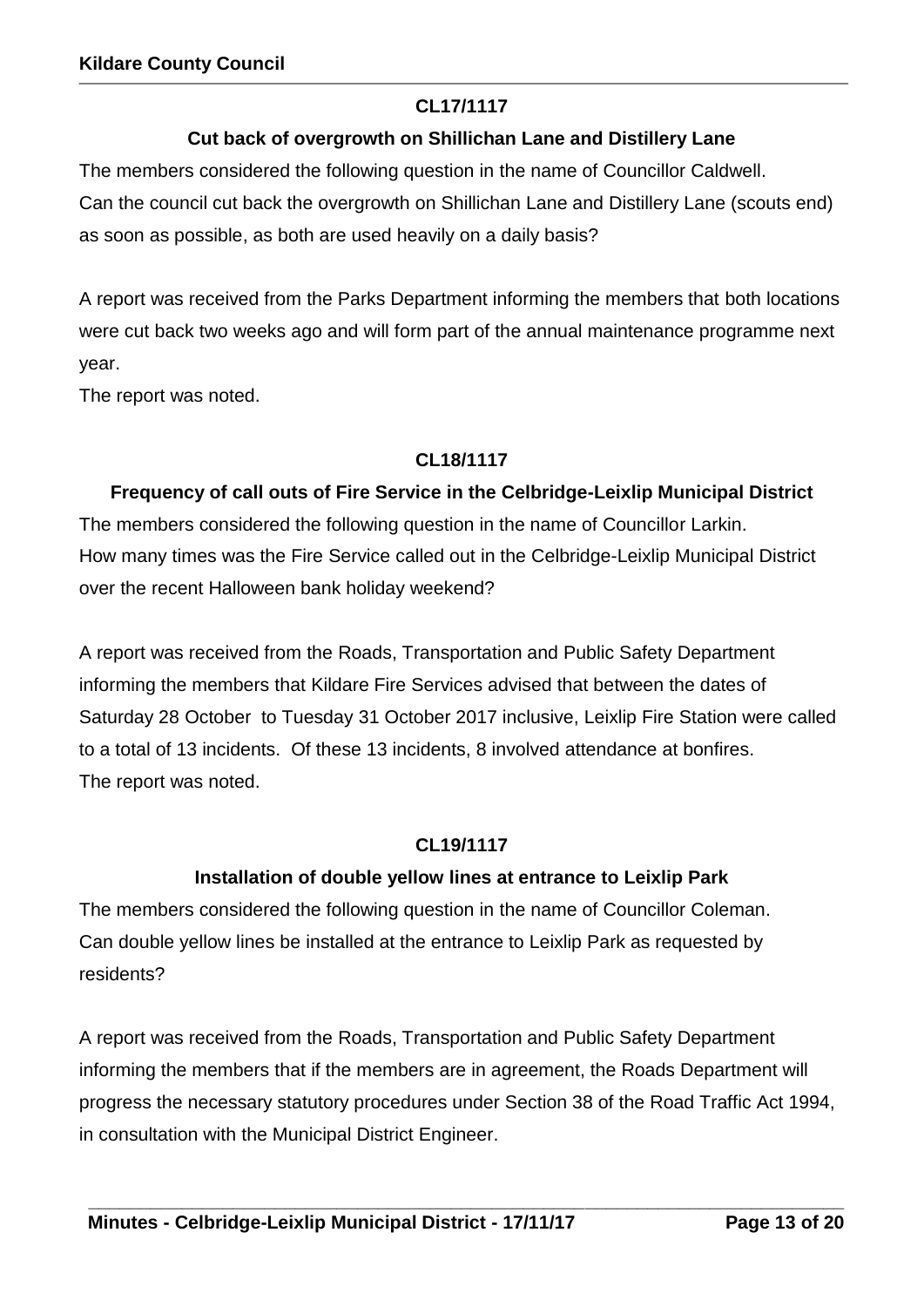Councillor Coleman stated that he would submit a motion on this item for a future agenda. The report was noted.

#### **CL20/1117**

#### **Safety review of the Forest Park entrance**

The members considered the following question in the name of Councillor Larkin. Can a safety review of the Forest Park entrance be carried out and any recommendations be implemented?

A report was received from the Roads, Transportation and Public Safety Department informing the members that the Municipal District Engineer can meet Councillor Larkin on site to examine the issue.

The report was noted.

#### **CL21/1117**

#### **Review of Alcohol Byelaws in the Celbridge-Leixlip Municipal District**

The members considered the following question in the name of Councillor Cussen. Can the process of reviewing the Alcohol Byelaws in the Celbridge-Leixlip Municipal District be scheduled and commence?

A report was received from the Corporate Services Department informing the members that it is proposed to bring a review of the Kildare County Council - Celbridge Town (control of Consumption and Possession of Alcohol in Public Places) Bye-Laws 1999 and the Leixlip Town Council - Bye-Laws for the (control of consumption and possession of intoxicating liquor in public places 2004) to the December meeting of the Celbridge-Leixlip Municipal District.

The report was noted.

#### **CL22/1117**

# **Consideration of receipt of deputation from the Tea Lane Graveyard Committee**

The members considered receiving a deputation from the Tea Lane Graveyard Committee. **Resolved** by all the members to receive a deputation from the Tea Lane Graveyard Committee to the Celbridge-Leixlip Municipal District meeting on Friday 15 December 2017.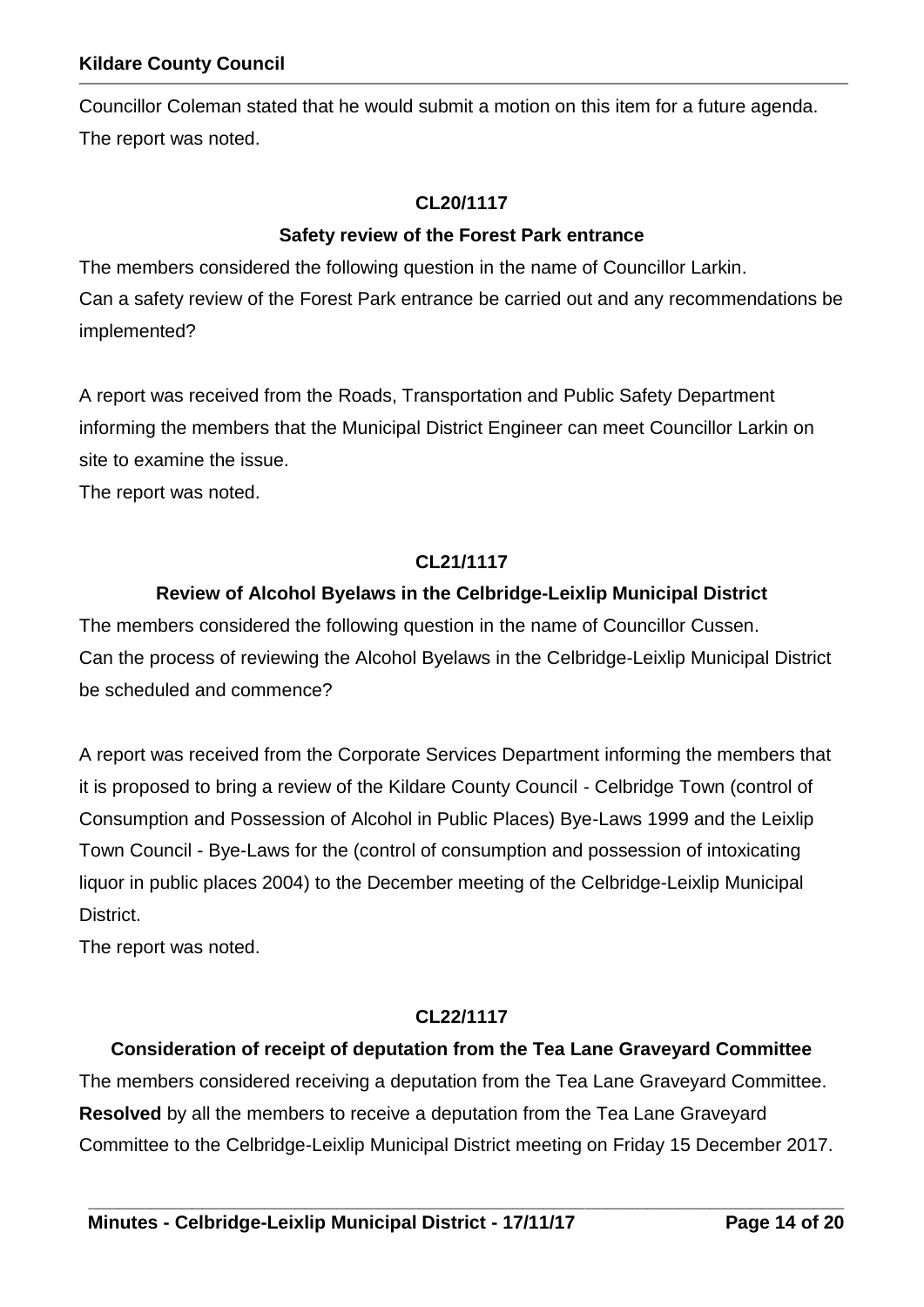# **CL23/1117**

# **Initiation of Section 55 in respect of a property in Leixlip**

The members considered the following motion in the name of Councillor Cussen. That a Section 55 process be initiated in respect of a property in Leixlip. (Details supplied)

The motion was proposed by Councillor Cussen, seconded by Councillor Caldwell.

A report was received from the Planning Department informing the members that this property is on a list of protected structures that is being examined by the Conservation Officer with a view to it being included in a Section 55 process.

Councillor Cussen asked the members that the Section 55 process be initiated by the members.

A discussion ensued and the members agreed to await the report from the Conservation Officer so that they could make an informed decision on this matter.

Councillor Cussen requested that the Conservation Officer attend and/or provide his report on this issue for their December meeting

**Resolved** on the proposal of Councillor Cussen, seconded by Councillor Caldwell that the Conservation Officer attend and/or provide his report on this issue for their December meeting.

#### **CL24/1117**

#### **Preparation of a Character Statement for Leixlip**

The members considered the following motion in the name of Councillor Cussen. That a Character Statement be prepared for Leixlip in accordance with its Architectural Conservation Area classification.

The motion was proposed by Councillor Cussen, seconded by Councillor Coleman.

A report was received from the Planning Department informing the members that it is an objective of the Draft Leixlip Local Area Plan (LAP) 2017-2023 to 'prepare a character statement appraisal and area specific policy objectives for the Leixlip Architectural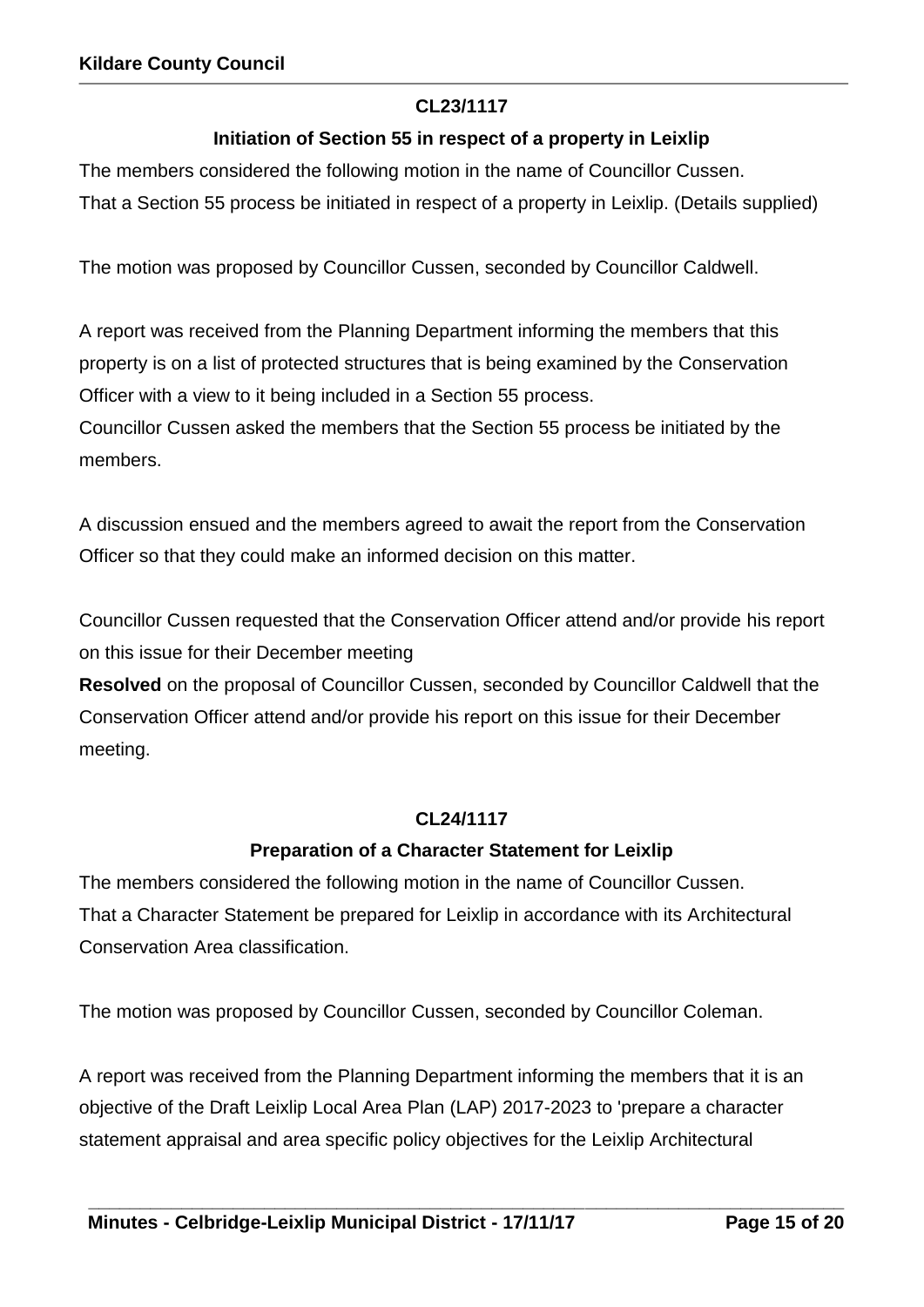Conservation Area'. The Draft Leixlip LAP will be considered by full council on the 20 November.

Councillor Cussen asked that this issue be placed on the progress report and a timeframe for the Character Statement be requested.

**Resolved** on the proposal of Councillor Cussen, seconded by Councillor Coleman that this item be placed on the progress report and a timeframe for the preparation of the Character Statement be requested.

#### **CL25/1117**

#### **Update on mast at the Leixlip ESB site**

The members considered the following question in the name of Councillor Neville. Can the council give the municipal district councillors an update on the mast at the Leixlip Electricity Supply Board site and the rational for its requirement at such a prime location in the village?

A report was received from the Corporate Services Department informing the members that if the members are in agreement a letter can issue to the ESB, asking the rationale for the requirement at such a prime location in the village. For information, the ESB mast at Main Street, Leixlip is the subject of a current retention planning application.

The members agreed that a letter should issue to the ESB on this issue.

The report was noted.

The District Manager joined the meeting at this point.

# **CL26/1117**

#### **Setting up a Men's shed in Leixlip**

The members considered the following motion in the name of Councillor Caldwell. That the council consider setting up a Men's shed in Leixlip.

The motion was proposed by Councillor Caldwell, seconded by Councillor Larkin.

A report was received from the Community and Cultural Department informing the members that the Irish Men's Shed Association (IMSA) is a member-based organisation which exists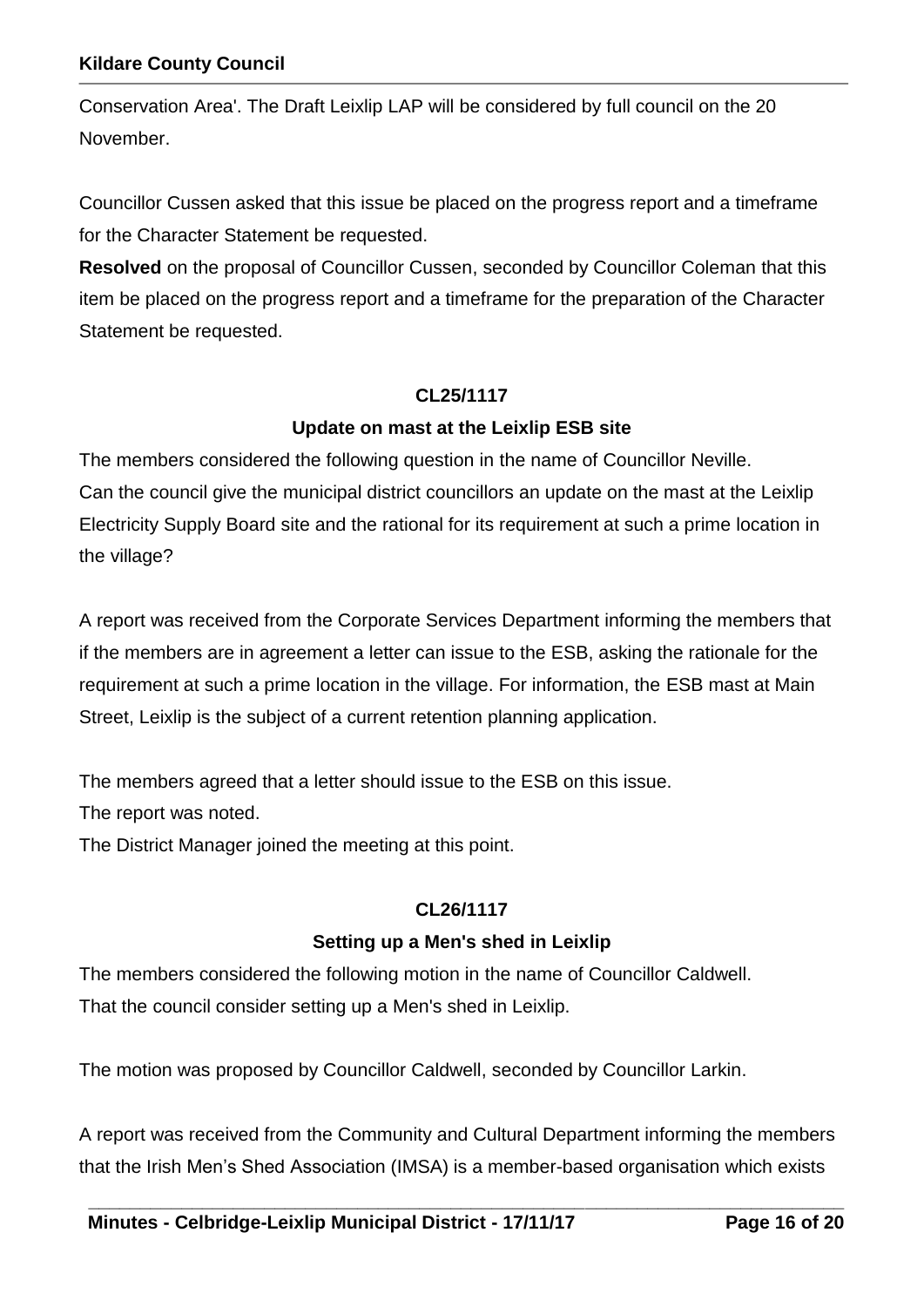to maintain links and share information among the network of men's shed in Ireland. To this end, IMSA provides information, resources and support to the development of the burgeoning Men's Sheds nationally. Link to website<http://menssheds.ie/>

A discussion ensued among the members and they stated that they were fully supportive of this motion.

In response to Councillor Caldwell's suggestion of a site for a men's shed the District Manager stated that the location at the back of the ESB site was at stage two of a three stage process for an infill housing development for the elderly.

Councillor Caldwell agreed to arrange a meeting with the District Manager and the members to discuss a location and premises for setting up a men's shed in Leixlip.

The District Manager suggested that the Community Department should be included in this meeting.

**Resolved** on the proposal of Councillor Caldwell, seconded by Councillor Larkin that Councillor Caldwell would arrange a meeting with the District Manager and the Community section to discuss the matter of setting up a men's shed in Leixlip.

# **CL27/1117**

#### **Pruning of trees in Leixlip as part of the 2017 programme**

The members considered the following motion in the name of Councillor Neville. That the council begin the pruning of the trees in Leixlip as part of the 2017 programme.

The motion was proposed by Councillor Neville, seconded by Councillor Coleman.

A report was received from the Community and Cultural Department informing the members that the works were currently out to tender and it was hoped to commence works before Christmas.

Councillor Neville noted that the report stated that it was hoped to carry out this work before Christmas but he stated that it was likely that it would not happen until the New Year. He sought clarification that two tree pruning programmes would be carried out next year, the first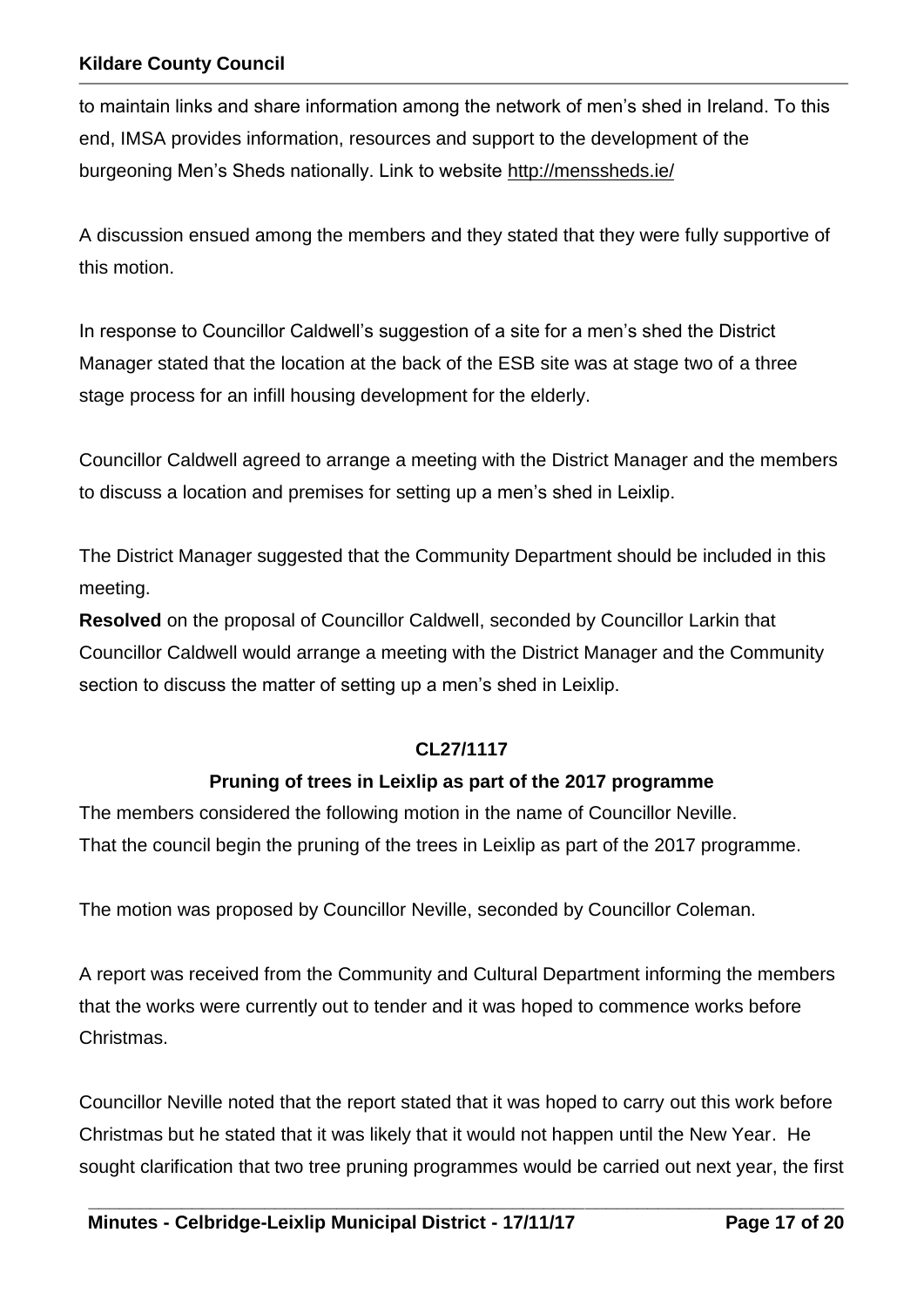tree pruning programme should come out of the 2017 budget allocation and the second one should come out of the 2018 budget allocation.

**Resolved** on the proposal of Councillor Neville, seconded by Councillor Coleman that the report be noted.

# **CL28/1117**

# **Installation of lighting at the Wonderful Barn**

The members considered the following motion in the name of Councillor Neville. That the council put lighting at the Wonderful Barn as it would help with security and increase its visibility at night and in an effort to improve visibility to the Wonderful Barn from Castletown House, could the Office of Public Works be asked to prune the trees at the avenue near the back car-park entrance at the N4.

The motion was proposed by Councillor Neville, seconded by Councillor Larkin.

A report was received from the Community and Cultural Department informing the members that it is not proposed to light the Wonderful Barn at present until a conservation plan and master plan for the site is complete which will inform the development of the overall site. The Office of Public Works will be contacted in relation to pruning the trees.

**Resolved** on the proposal of Councillor Neville, seconded by Councillor Larkin that the report be noted.

#### **CL29/1117**

#### **Notification of residents in respect of the Senior Alert Scheme**

The members considered the following question in the name of Councillor Cussen. Can the council notify the residents in Celbridge/Leixlip details of the groups registered to contact in respect of the Senior Alert Scheme, by way of a public advertisement and all other avenues of publicity?

A report was received from the Community and Cultural Department informing the members that communication will be sent through the Public Participation Network informing all registered community groups of this scheme. The Community Development Officer has also circulated information to the Kildare Older Persons Council under the Age Friendly Programme in an attempt to circulate the information as widely as possible.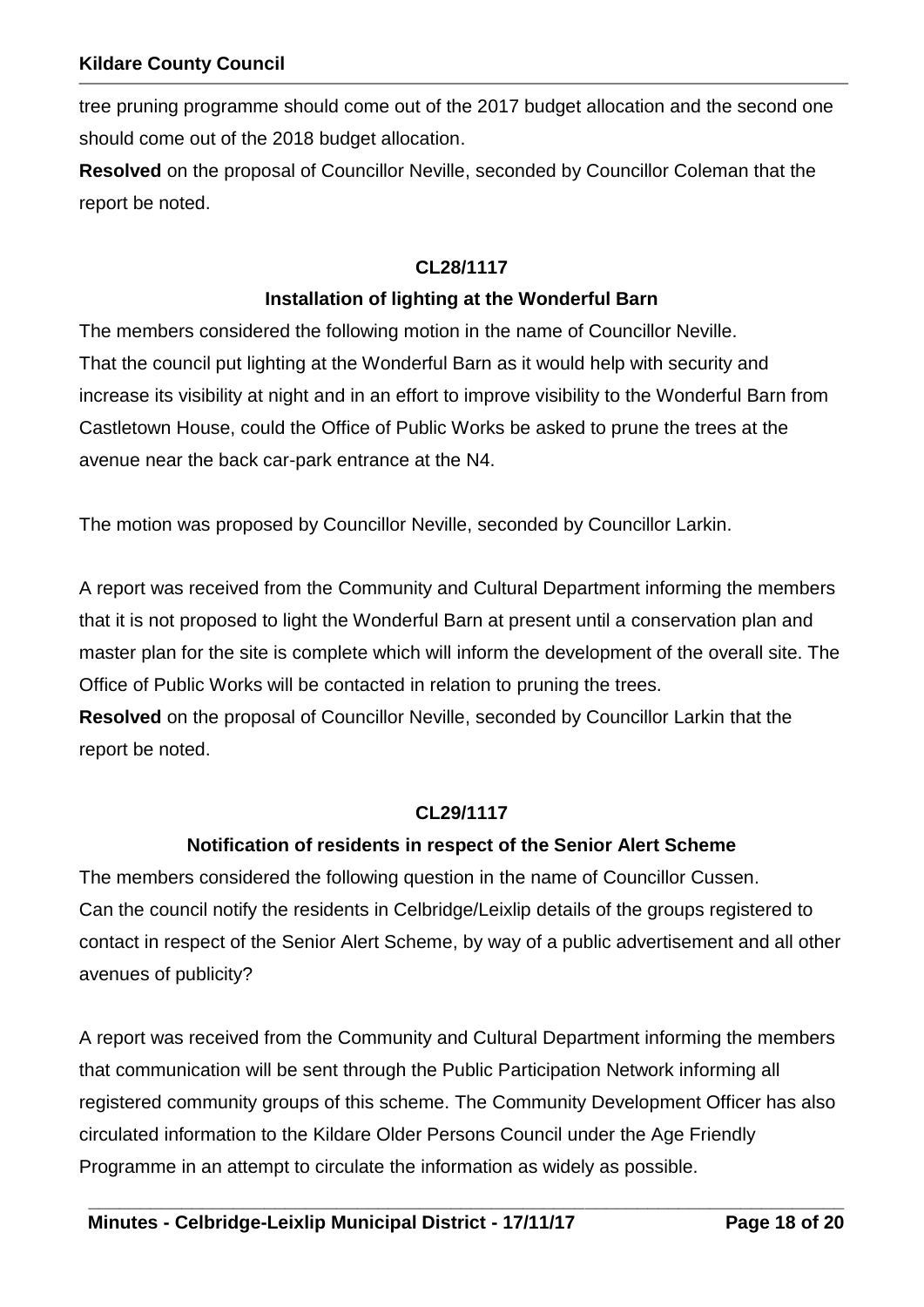Councillor Cussen stated that members of the public were contacting her asking for details of who to contact in respect of the Senior Alert Scheme and queried how can she inform them of these details when she did not know who to contact herself.

Ms Corbett stated that this was not a council scheme but a national scheme and she would talk to the Public Participation Network Coordinator and ask them to circulate the details of groups and contact numbers for the Senior Alert Scheme to enable the members to inform members of the public who request information on a personal alarm system. The report was noted.

Mr Minnock apologised to the members and stated that he had another meeting to attend and Ms Cooke would deputise for him for the remainder of the meeting.

# **CL30/1117**

# **Maintenance plan for St. Catherine's Park**

The members agreed to consider item 30 and item 31 on the agenda together.

# **Item 30 – Question Councillor Coleman**

The members considered the following question in the name of Councillor Coleman. Can the council initiate a maintenance plan for St. Catherine's Park, within the Kildare boundary, that can compliment the rest of St Catherine's Park?

# **Item 31 – Question Councillor Neville**

Can the council ensure that the Leixlip side of St Catherine's Park be invested in to bring it into line with the Dublin side, issues include mobility access, painting of seats and grass cutting etc.?

A report was received from the Community and Cultural Department informing the members that there is already an existing maintenance plan for St Catherine's Park. This involves the assistance of the soccer club with cutting some of the grass areas and other contractors to maintain trees and the wildflower areas. Some issues have arisen with cutting some of the grass areas and this is being discussed with the soccer club. Arrangements will be made to paint the seats in 2018 and examine the access issues.

**\_\_\_\_\_\_\_\_\_\_\_\_\_\_\_\_\_\_\_\_\_\_\_\_\_\_\_\_\_\_\_\_\_\_\_\_\_\_\_\_\_\_\_\_\_\_\_\_\_\_\_\_\_\_\_\_\_\_\_\_\_\_\_\_\_\_\_\_\_\_\_\_\_** 

The report was noted.